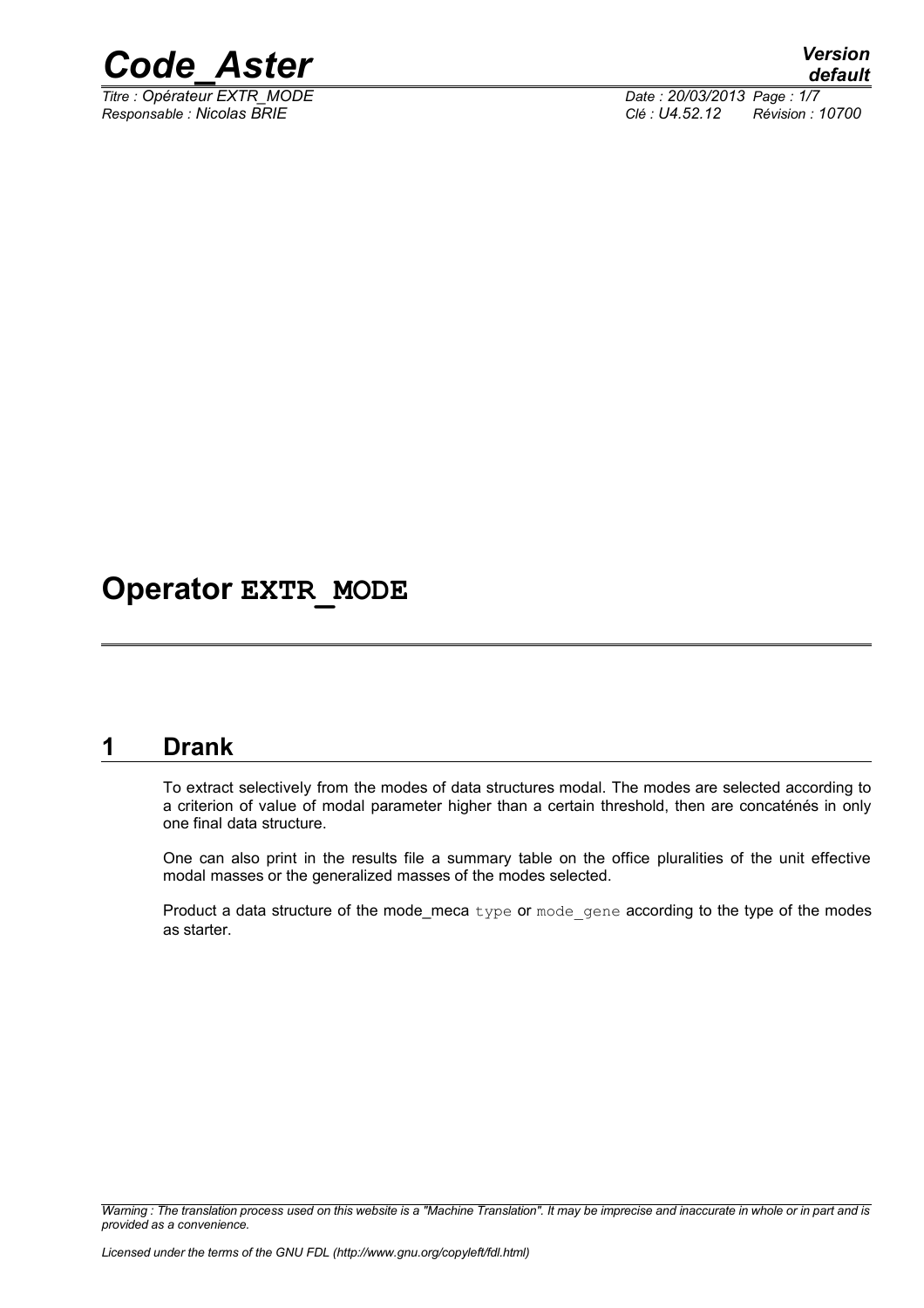## *Code\_Aster Version*

*Titre : Opérateur EXTR\_MODE Date : 20/03/2013 Page : 2/7 Responsable : Nicolas BRIE Clé : U4.52.12 Révision : 10700*

*default*

**2 Syntax** 

resu\_mod [\*] =EXTR\_MODE (  $\begin{array}{ccc} \bullet \text{FILTRE}\_\text{MODE}=\text{F} & & \text{(} \\ \bullet \text{MODE}=\text{Q} & \text{MOD} \end{array}$ [mode gene] / [mode\_meca]<br>/ [mode\_meca / [mode\_meca\_c]<br>1 mode [1  $\bullet$ /NUMÉRIQUE MODE= l mode  $\begin{bmatrix} 1 & 1 \end{bmatrix}$ /NUME MODE EXCLU =  $1 \text{ mod } ex$  [l I]  $\frac{1}{2}$  /NUME<sup>\_</sup>ORDRE =  $\frac{1}{2}$  ordre  $\frac{1}{2}$  [1\_I]  $/TOUT$  ORDRE  $=$ / "NON"  $/$  FREQ MIN=f min [R]  $\blacklozenge$  FREQ MAX=f max [R] ◊PRECISION=/prec [R] /0.001 [DEFAULT]  $\sqrt{\text{CRIT EXTR}}$  = / /"MASS\_EFFE\_UN" [DEFAULT] /◊SEUIL=rseuil [R] /◊SEUIL\_X=rseuil [R] /◊SEUIL\_Y=rseuil [R] /◊SEUIL\_Z=rseuil [R]  $\overline{)}$ ◊IMPRESSION=\_F ( ◊CUMUL=/ "OUI' / "NON" [DEFAULT] <sup>O</sup>CRIT\_EXTR=/ "MASS\_EFFE\_UN" [DEFAULT] "MASS GENE" ) ◊TITER=titer [l\_Kn] );

If MOD is of type [mode gene] then resu mod is of type [mode gene] If MOD is of type [mode\_meca] then resu\_mod is of type [mode\_meca] If MOD is of type [mode meca c] then resu mod is of type [mode meca c].

*Warning : The translation process used on this website is a "Machine Translation". It may be imprecise and inaccurate in whole or in part and is provided as a convenience.*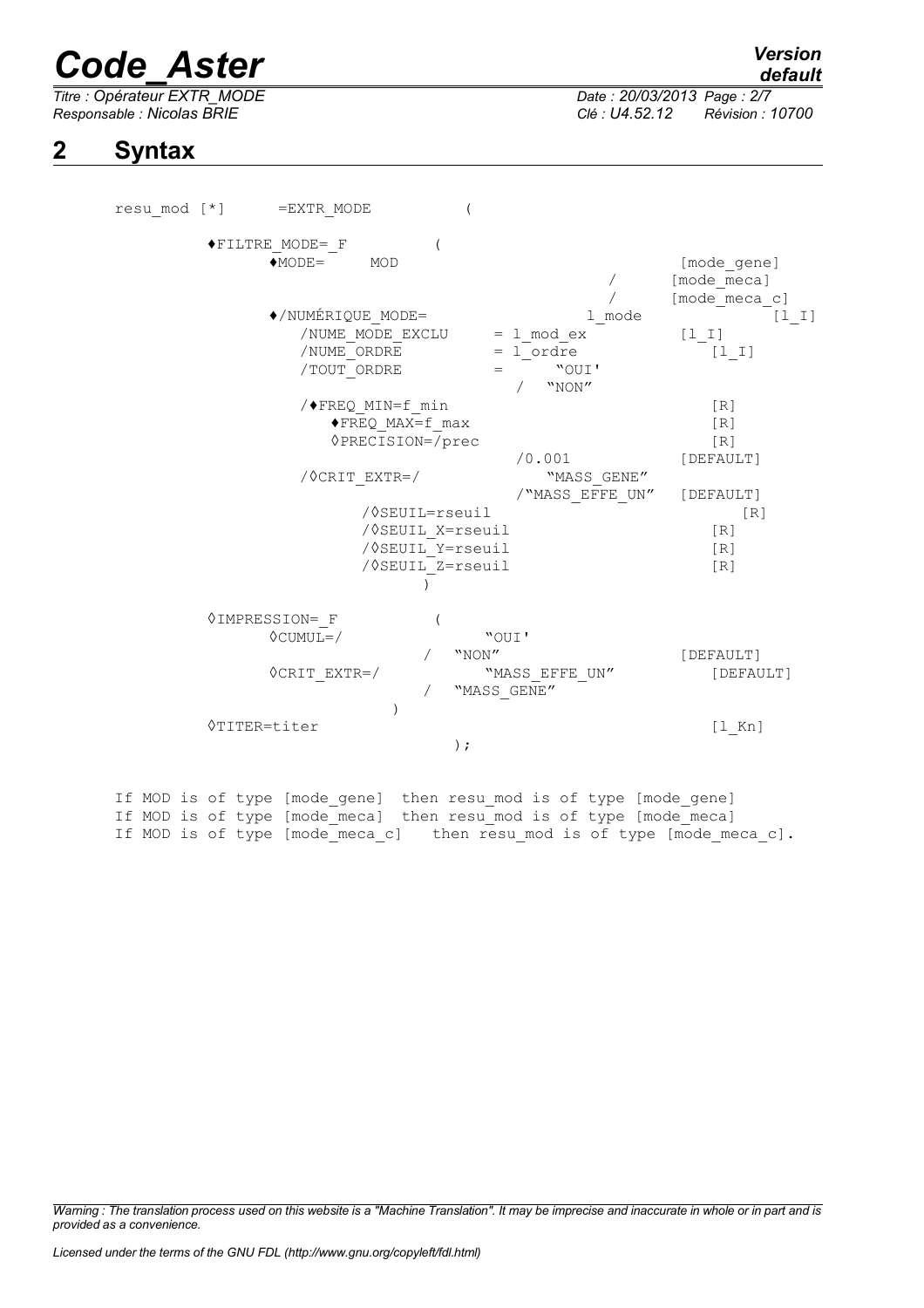## *Code\_Aster Version*

*Titre : Opérateur EXTR\_MODE Date : 20/03/2013 Page : 3/7*

*Responsable : Nicolas BRIE Clé : U4.52.12 Révision : 10700*

## **3 Operands**

#### **3.1 Key word FILTRE\_MODE**

One repeats this key word as many times as there are data structures of the mode meca  $*$  type or mode gene to be filtered and with concatenate.

#### **3.2 Operand MODE**

Name of the data structure mode meca  $*$  or mode gene with sorting and concatenate with the others.

#### **3.3 Filtering of the modes**

to filter the modes, three possibilities are offered to the user.

#### **3.3.1 Operands NUME\_MODE / NUME\_ORDRE / TOUT\_ORDRE**

Lists sequence numbers or modal positions of the modes which one wishes to preserve.

#### **3.3.2 Operands NUME\_MODE\_EXCLU**

Lists modal positions of the modes which one wishes to remove.

#### **3.3.3 Operands FREQ\_MIN / FREQ\_MAX / accuracy**

One keeps all the modes which correspond to frequencies ranging between  $f$  min and  $f$  max to the relative accuracy prec. One must have  $f$  min lower than  $f$  max.

#### **3.3.4 Operand CRIT\_EXTR**

Choice of the parameter which is used as criterion for the filtering of the modes. The parameters are defined in documentation of reference [R5.01.03].

If the criterion is "MASS EFFE UN" a mode will be retained as soon as one of its directional unit effective masses modal is higher than a threshold fixed by the user.

If the criterion is "MASS GENE" a mode will be retained as soon as the ratio of the generalized mass on the sum of the generalized masses of the modes of filtered structure is higher than a threshold fixed by the user.

These criteria have a meaning only for data structures of the mode meca  $*$  type.

#### **3.3.5 Operands SEUIL, SEUIL\_X, SEUIL\_Y, limiting**

SEUIL\_Z Value of the criterion below which one considers that one can filter the mode.

This value, in the case of the parameters currently taken into account, is an adimensional relative value.

One can apply the same threshold in all the directions (keyword SEUIL ) or differentiate the thresholds according to the directions  $X$ ,  $Y$  or  $Z$  ( SEUIL  $X$ , SEUIL  $Y$ , SEUIL  $Z$ )

#### **3.4 Key word PRINTING**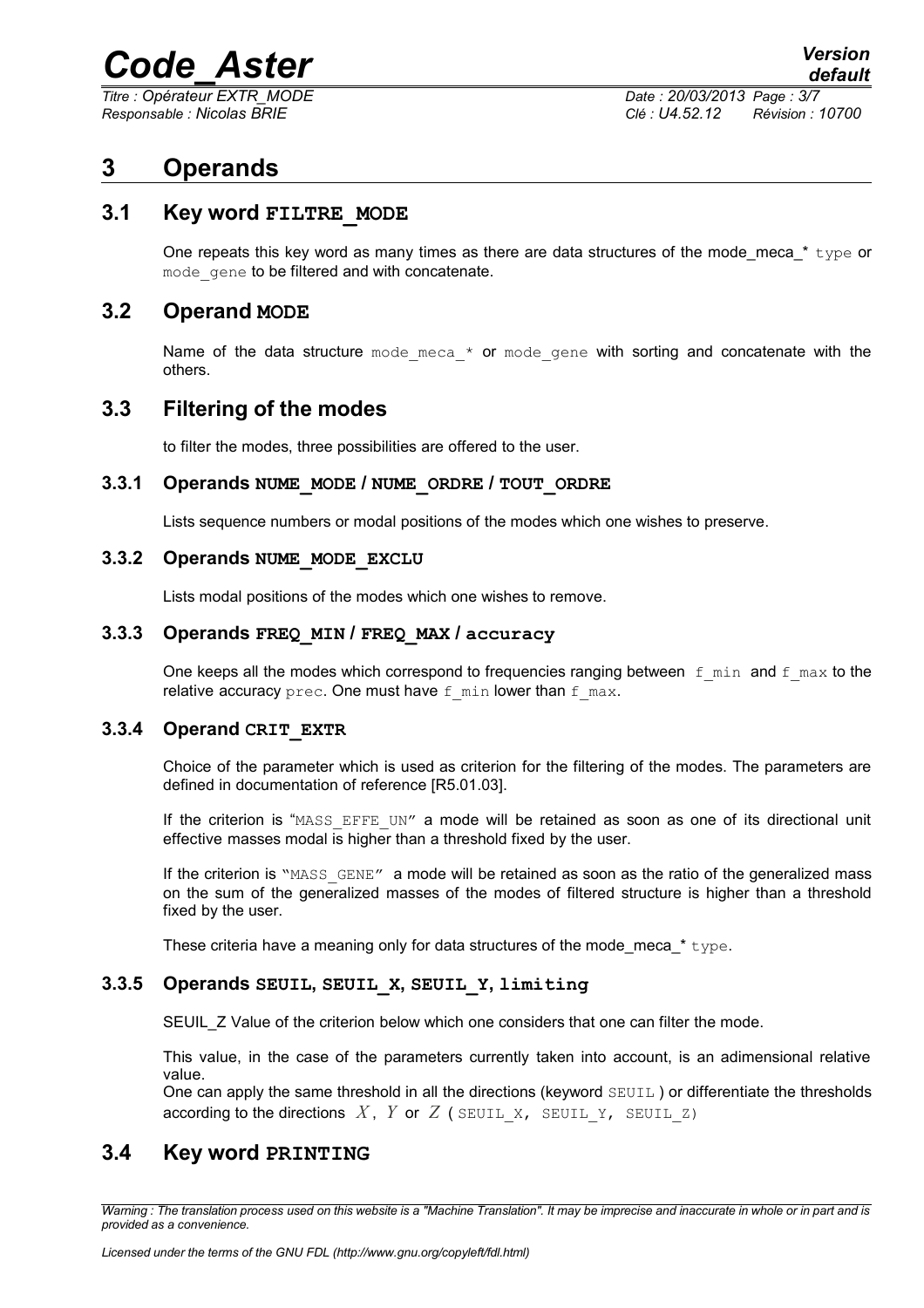# *Code\_Aster Version*

*default*

This key word makes it possible to print a table of office plurality of certain parameters. These parameters can be different from those selected in key keys FILTRE\_MODE.

#### **3.4.1 Operand CUMUL**

Printing or not printing of the office pluralities of the modal parameter retained by CRIT\_EXTR for data structure result resu mod.

#### **3.4.2 Operand CRIT\_EXTR**

Choice of the parameter of printing for which one carries out the operation of office plurality. If the criterion is "MASS\_EFFE\_UN" (masses effective unit), one cumulates separately the values of parameters "MASS\_EFFE\_UN\_DX", "MASS\_EFFE\_UN\_DY", "MASSE\_EFFE\_UN\_DZ" (masses modal effective unit in the D\* direction) of the extracted modes.

If the criterion is "MASS GENE" one cumulates the values of parameter MASS GENE (generalized mass) of the extracted modes.

The parameters mentioned in this paragraph are more precisely defined in documentation of reference [R5.01.03].

#### **3.5 Key word TITER**

Titrates attached to the product concept by this operator [U4.03.01].

### **4 Execution**

One checks that the parameter for which one carries out filtering exists well in data structure of entry MOD. If this parameter is not indicated, one leaves in fatal error. On the other hand, for the key word PRINTING, if parameters MASS\_EFFE\_UN\_\* are not indicated, one emits only one alarm.

In output, the product concept  $r \in \mathbb{R}^n$  mod should not be empty, if not one leaves in fatal error.

It is also checked that all the concepts mode\_meca\_\* or mode\_gene are in the same way standard and that they come from the same initial problem (same matrixes).

After having filtered the interesting modes, one checks that they have a whole a different modal position. In the contrary case, one transmits an alarm message. To remove these duplicated modes, it is necessary to re-use command EXTR\_MODE and to activate operand NUME\_MODE\_EXCLU.

To date, it is not checked that the data structures of the mode meca  $*$  type correspond to the same norm.

## **5 Examples of printing**

If factor key word PRINTING is present, operator EXTR MODE writes in the results file a certain number of paramètrres on the extracted modes.

Example of printing, with key word CRIT\_EXTR=' MASS\_EFFE\_UN' and CUMUL=' OUI' :

--------------------------------------------------------------------

CONCEPT MODESX OF TYPE MODE MECA RESULTING FROM L OPERATOR EXTR MODE

M A S S.E. E F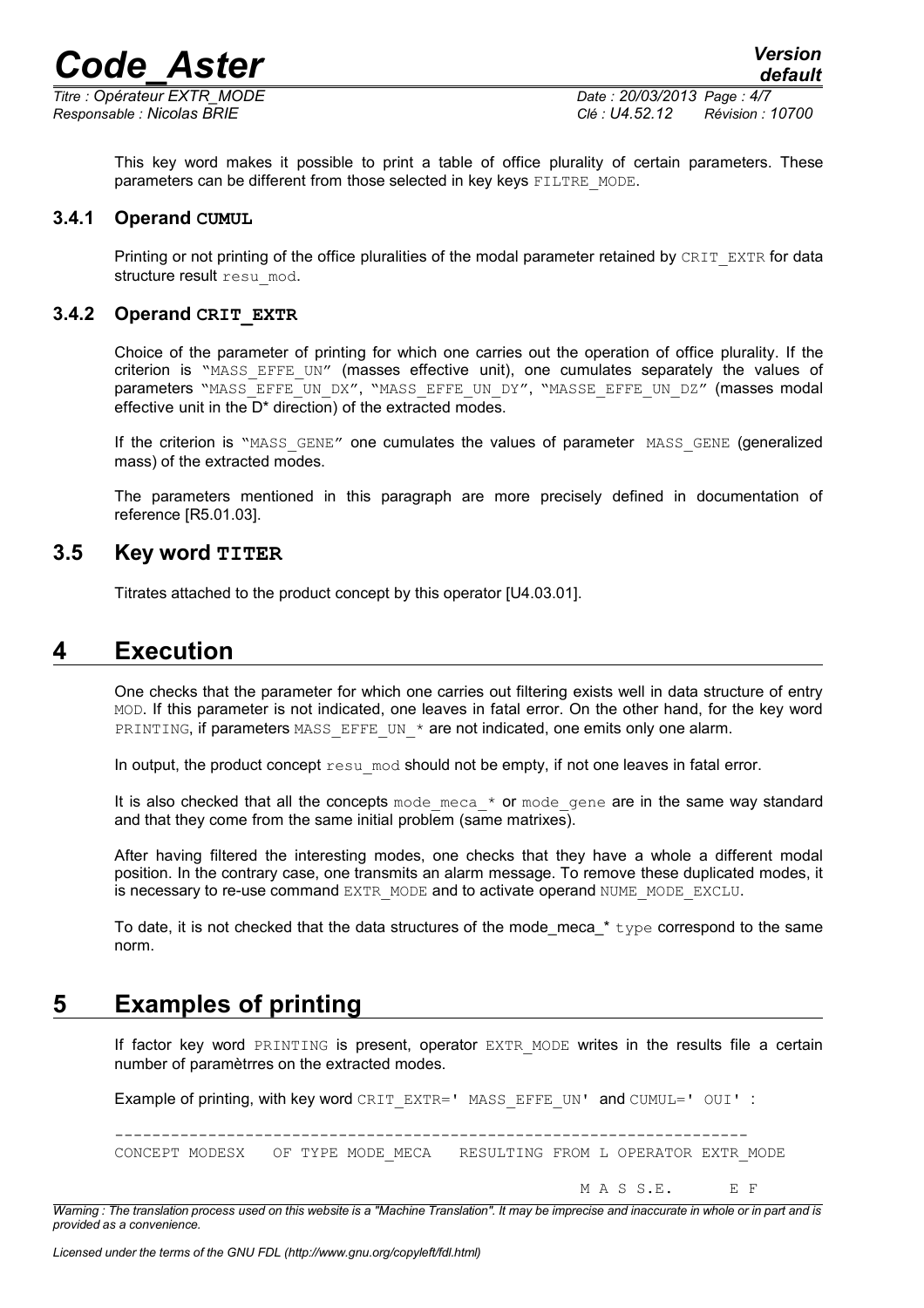*Titre : Opérateur EXTR\_MODE Date : 20/03/2013 Page : 5/7*

*Code\_Aster Version default*

*Responsable : Nicolas BRIE Clé : U4.52.12 Révision : 10700*

| NUME ORDRE<br>3                | NUME MODE<br>11<br>19          | FREOUENCY<br>$2.66902D - 01$<br>6.49621D+01<br>$2.56692D + 02$ | MASS EFFE UN DX<br>1.18667D-01<br>$1.02927D - 02$ | 4.12685D-02                    | CUMUL DX<br>$4.12685D - 02$<br>1.59935D-01<br>1.70228D-01 |
|--------------------------------|--------------------------------|----------------------------------------------------------------|---------------------------------------------------|--------------------------------|-----------------------------------------------------------|
| FECTIVE<br>MASS EFFE UN DY     | UNITAIRE<br>CUMUL DY           | MASS EFFE UN DZ                                                |                                                   | CUMUL DZ                       |                                                           |
| $2.22156D - 25$<br>4.69363D-25 | 2.22156D-25<br>$6.91519D - 25$ |                                                                | 3.80903D-01<br>$3.11195D - 03$                    | 3.80903D-01<br>$3.84015D - 01$ |                                                           |
| 4.22168D-27                    | $6.95741D - 25$                |                                                                | 7.06977D-03                                       | $3.91085D - 01$                |                                                           |

The NUME ORDRE is the position of the mode in data structure, the NUME MODE is the modal position in the spectrum (cf operator MODE\_ITER\_SIMULT [U4.52.03]). FREQUENCY is the eigenfrequency of the mode.

MASS EFFE UN  $D^*$  is the unit effective modal mass in the direction  $*$  ( $* = X$  or  $Y$  or  $Z$  ). These quantities are defined in documentation of reference [ R5.01.03]. CUMUL  $*$  are the cumulated sums of the unit effective masses by direction.

Example of printing, with key word CRIT\_EXTR=' MASS\_GENE' and CUMUL=' OUI':

-------------------------------------------------------------------

CONCEPT MODESX OF TYPE MODE MECA RESULTING FROM L OPERATOR EXTR MODE GENERALIZED MASS NUME\_ORDRE NUME\_MODE FREQUENCY MASS\_GENE CUMUL\_MASS\_GENE 1 1 2.66902D-01 1.00000D+00 1.00000D+00 2 11 6.49621D+01 1.00000D+00 2.00000D+00 3 19 2.56692D+02 1.00000D+00 3.00000D+00 -------------------------------------------------------------------

MASS GENE is the generalized mass of the mode, defined in documentation of reference [ R5.01.03]. CUMUL MASS GENE is the cumulated sum of the generalized masses.

### **6 Example of use**

Here an example presenting various possibilities of the command EXTR MODE for a modal analysis realized by 5 searches of successive modes:

# Computation of the total mass of stucture (for checking)

massestr=POST\_ELEM  $($ ... MASS\_INER =  $( . . .))$ ;

# Computation of the first 17 frequencies (NUME\_ORDRE from 1 to 17; NUME\_MODE from 1 to 17)

```
mode1=MODE_ITER_SIMULT ( MATR_RIGI = stiffness,
                              MATR_MASS = mass,<br>CALC FREQ= F
                                           F (OPTION = "PLUS PETITE",
                                            NMAX FREQ = 17 ));
mode1=NORM_MODE ( MODE = mode1, reuse = mode1,
                           NORM = "TRAN_ROTA"
```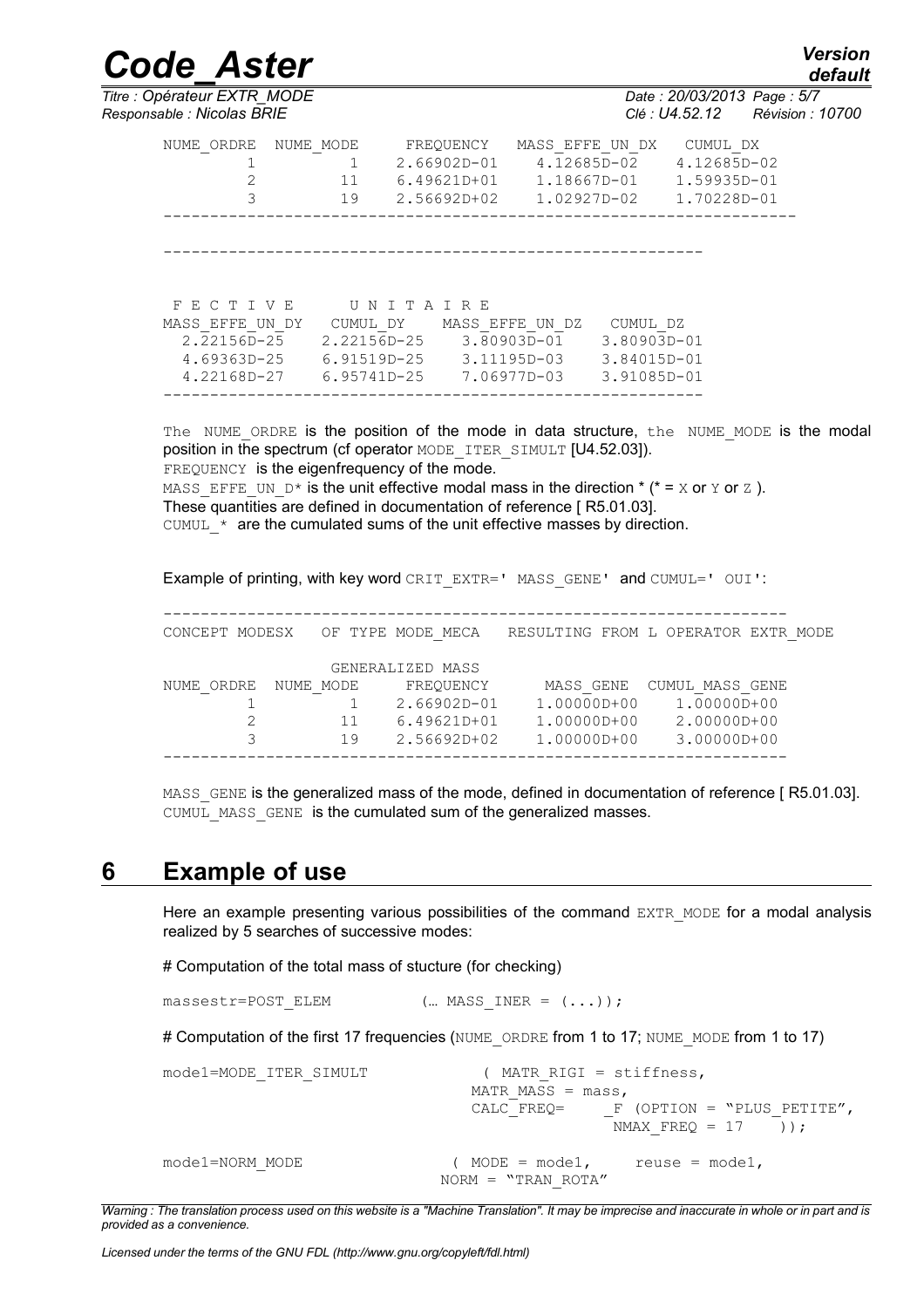*Code\_Aster Version default Titre : Opérateur EXTR\_MODE Date : 20/03/2013 Page : 6/7 Responsable : Nicolas BRIE Clé : U4.52.12 Révision : 10700* ); # Computation of other frequencies (NUME\_ORDRE from 1 to 5; NUME\_MODE from 18 to 22) mode2=MODE\_ITER\_SIMULT ( MATR\_RIGI = stiffness, MATR\_MASS =  $mass$ ,<br>CALC FREQ= F  $F$  ( OPTION = "TAPE",  $FREQ = (20. , 25. )$ ); mode2=NORM\_MODE ( MODE = mode2, reuse =  $mode2$ , NORM = "TRAN\_ROTA" ); # Computation of other frequencies ( NUME ORDRE from 1 to 6; NUME MODE from 23 to 28) mode3=MODE\_ITER\_SIMULT ( MATR\_RIGI = stiffness, MATR MASS =  $mass,$ CALC FREQ=  $F$  ( OPTION = "TAPE",  $FRED = (25. 30.)$ ); mode3=NORM\_MODE ( MODE = mode3, reuse =  $mode3$ ,  $NORM = ' TRAN ROTA',$ ); # Computation of other frequencies ( NUME ORDRE from 1 to 3; NUME MODE from 28 to 30) mode4=MODE\_ITER\_SIMULT ( MATR\_RIGI = stiffness, MATR MASS =  $mass,$  $CALC_FREQ=$   $F$  ( OPTION = "TAPE",  $FREQ = (29. , 32. )$ );  $mode4 = NORM MODE$  ( $MODE = mode4$ , reuse =  $mode4$ ,  $NORM = ' TRAN ROTA',$ ); # Computation of other frequencies (NUME\_ORDRE from 1 to 6; NUME\_MODE from 31 to 34) mode5=MODE ITER SIMULT ( MATR RIGI = stiffness, MATR\_MASS =  $mass$ ,<br>CALC FREQ= F  $F$  ( OPTION = "TAPE",  $FREQ = (32. , 35. )$ ); mode5=NORM\_MODE ( MODE = mode5, reuse =  $mode5$ , NORM = "TRAN\_ROTA" ); # Extraction of the mode=EXTR\_MODE modes (FILTRE\_MODE = F ( MODE=mode1 TOUT ORDRE=' OUI' ), ( MODE=mode2 ,